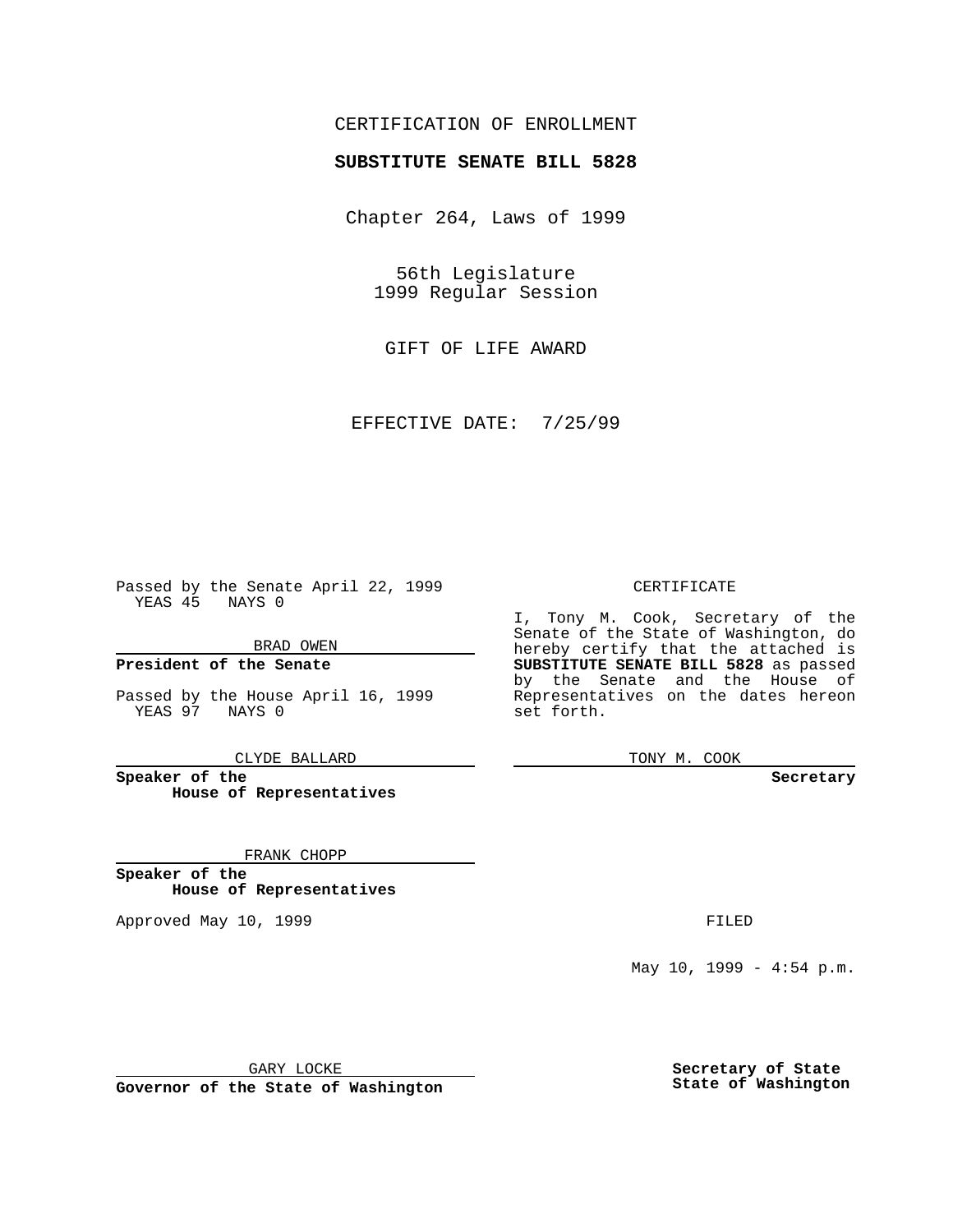## **SUBSTITUTE SENATE BILL 5828** \_\_\_\_\_\_\_\_\_\_\_\_\_\_\_\_\_\_\_\_\_\_\_\_\_\_\_\_\_\_\_\_\_\_\_\_\_\_\_\_\_\_\_\_\_\_\_

\_\_\_\_\_\_\_\_\_\_\_\_\_\_\_\_\_\_\_\_\_\_\_\_\_\_\_\_\_\_\_\_\_\_\_\_\_\_\_\_\_\_\_\_\_\_\_

### AS AMENDED BY THE HOUSE

Passed Legislature - 1999 Regular Session

#### **State of Washington 56th Legislature 1999 Regular Session**

**By** Senate Committee on State & Local Government (originally sponsored by Senators B. Sheldon, Snyder, Franklin, Bauer, Rasmussen, Patterson, Fairley, Kohl-Welles, McAuliffe, Fraser, Prentice, Thibaudeau, Jacobsen, T. Sheldon and Spanel)

Read first time 03/03/1999.

1 AN ACT Relating to the Washington gift of life award; amending RCW 2 1.50.005, 1.50.030, and 1.50.040; and repealing RCW 1.50.020.

3 BE IT ENACTED BY THE LEGISLATURE OF THE STATE OF WASHINGTON:

4 **Sec. 1.** RCW 1.50.005 and 1998 c 59 s 1 are each amended to read as 5 follows:

 The legislature finds that persons who donate organs help save the lives and promote the well-being of others in a manner that demonstrates the noblest side of human nature. Many families and friends of both the donors and the donees may want to remember the special act of donation in a way that honors the memory of the donor and encourages donation by others in the future.

12 To recognize the special kindness of those who donate their organs, 13 the legislature establishes the Washington gift of life ((medal)) 14 award.

15 **Sec. 2.** RCW 1.50.030 and 1998 c 59 s 4 are each amended to read as 16 follows: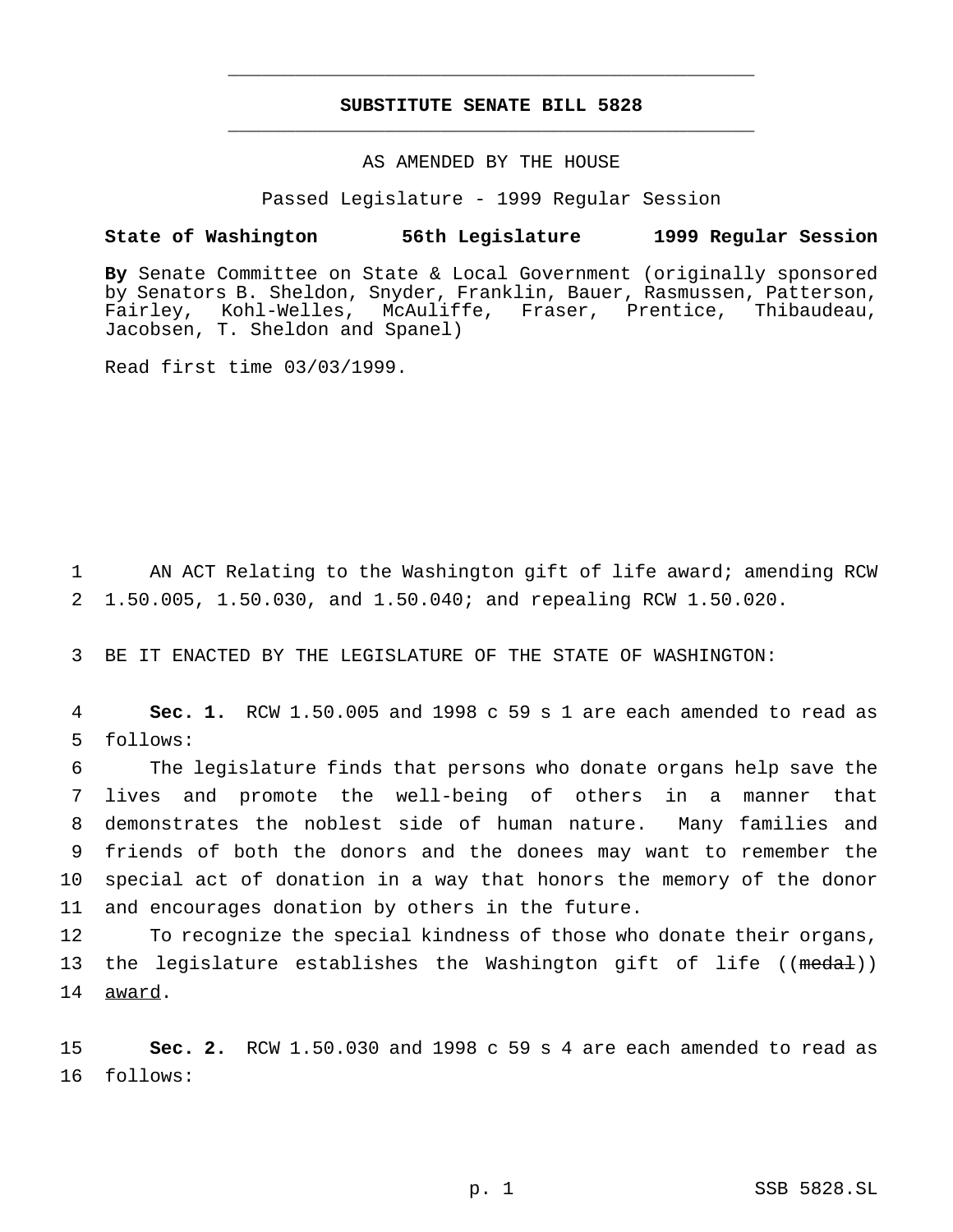1  $((+1))$  The governor's office shall  $((award - a))$  present the 2 Washington gift of life ((medal)) award to ((all)) six eligible 3 families or persons per year under the following ((conditions)):

 $4$  (( $\frac{1}{1}$ ) The organ procurement organization ((shall determine 5 whether the)) may nominate the six individuals or persons ((requesting 6 the medal is)) eligible under this section ((to receive the medal 7 described in RCW 1.50.040)) to represent all those who have donated 8 organs and ((shall)) may submit documentation supporting the 9 eligibility of the individual or person to the governor's office. If 10 more than one organ procurement organization is involved, they shall 11 coordinate in harmony to designate by consensus the organ procurement 12 organization among them to have primary administrative responsibility 13 under this chapter.

 $((+b))$   $(2)$  The governor's office shall ((award the medal and direct the primary organ procurement organization to arrange for the presentation to a family or person who requested a medal under this 17 section and who has been determined by the organ procurement organization to be eligible to receive a medal under this section.

19 (2)(a) Except as provided in (b) of this subsection and subsection 20  $(3)$  of this section,)) present the awards on an annual basis in 21 coordination with the organ procurement organization. Only one 22 ((medal)) award may be presented to the family of an organ donor.

23  $($   $($   $($   $)$   $)$   $)$   $\frac{1}{2}$   $)$   $\frac{1}{2}$   $\frac{1}{2}$   $\frac{1}{2}$   $\frac{1}{2}$   $\frac{1}{2}$   $\frac{1}{2}$   $\frac{1}{2}$   $\frac{1}{2}$   $\frac{1}{2}$   $\frac{1}{2}$   $\frac{1}{2}$   $\frac{1}{2}$   $\frac{1}{2}$   $\frac{1}{2}$   $\frac{1}{2}$   $\frac{1}{2}$   $\frac{1}{2}$   $\frac{1}{2}$  24 organ donor, the governor shall award and the primary organ procurement 25 organization shall present an additional medal on behalf of each organ 26 donor to his or her eligible family.

 $27$   $(3)(a)$  Duplicate medals may be purchased by the family or person 28 eligible to receive the medal. The price of the duplicate medal shall 29 be sufficient to cover its cost.

 (b) Anyone not eligible to receive a medal under this chapter may request from the eligible family or person permission to purchase duplicate medals. The family's or person's decision to grant or withhold permission shall be in writing and shall be final. The 34 family's or person's decision shall be honored by the governor.))

35 **Sec. 3.** RCW 1.50.040 and 1998 c 59 s 5 are each amended to read as 36 follows:

37 The Washington gift of life ((medal shall be of bronze and)) award 38 shall consist of the seal of the state of Washington( $\overline{z}$  surrounded by